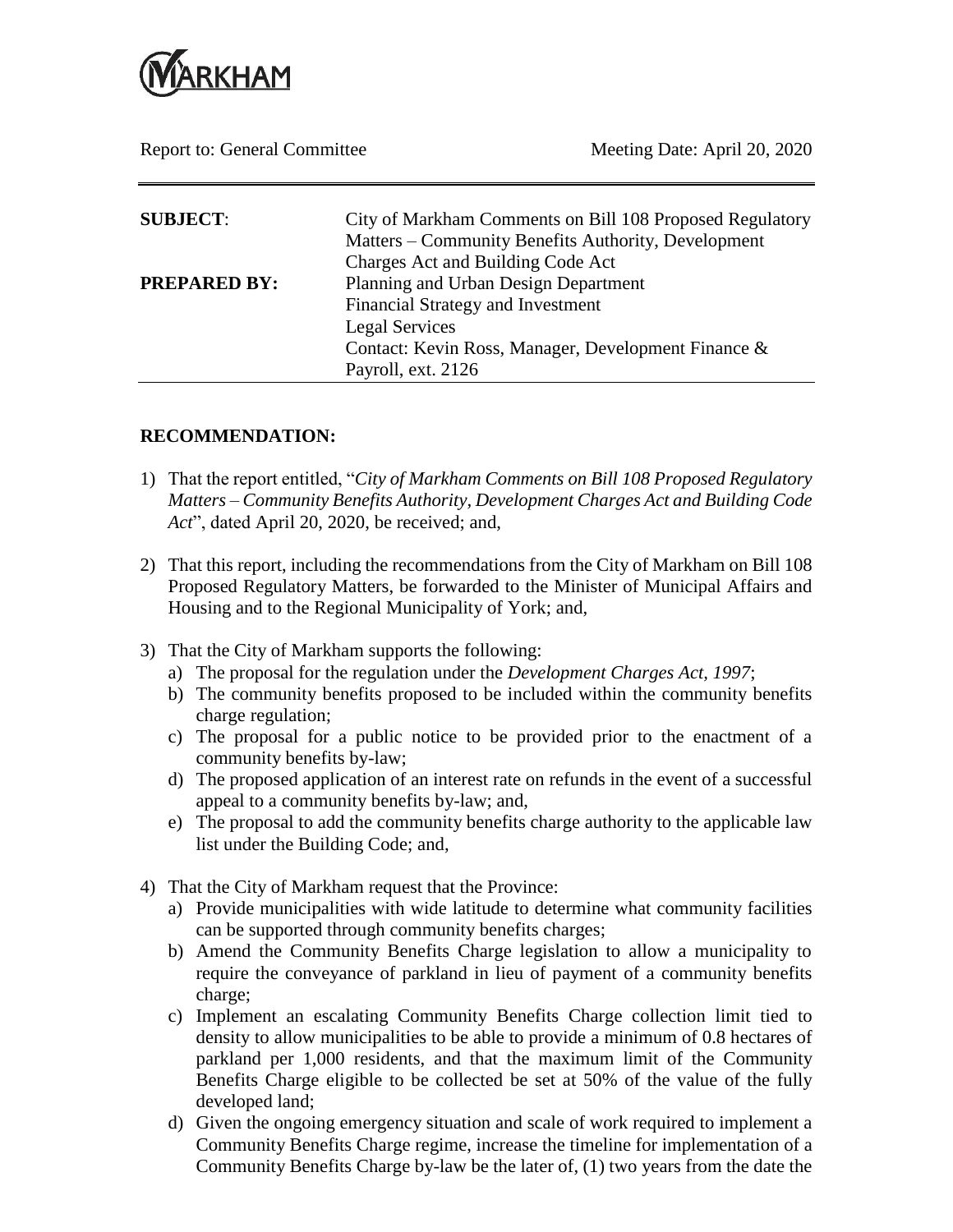community benefits regulation comes into effect or, (2) the expiration of the current Development Charge by-laws;

- e) Allow municipalities to fully recover the capital cost of Development Charges without the requirement of preparing a background study until the development charge by-law is next updated; and,
- f) Allow municipalities to utilize the community benefits charge by-law and the parkland dedication provisions of the *Planning Act* for specific types of developments, i.e. allow the municipality to specify the types of development that would be subject to a CBC vs. parkland dedication provisions; and further,
- 5) That Staff be authorized and directed to do all things necessary to give effect to this resolution.

## **EXECUTIVE SUMMARY:**

On February 28, 2020, the Province released a regulatory proposal for the Community Benefits Charge which outlines additional matters and changes and seeks input to inform the further development of the Community Benefits Charge authority and regulation under the *Planning Act*. There is a 52-day consultation period to elicit feedback, closing on April 20, 2020.

The proposed regulatory changes return the soft services such as library, park development and recreational services to development charges from the initially proposed Community Benefits Charge authority. The 10% discount on growth-related soft services is also being removed under the proposal to allow for the full recovery of capital costs.

Under the proposal, the Community Benefits Charge will fund infrastructure for community services such as land for parks, affordable housing and childcare facilities that are required to support growth. These proposed amendments are in addition to the mechanism that allows a Community Benefits Charge by-law to be appealed to the Local Planning Appeal Tribunal, which received Royal Assent on December 10, 2019.

Additional proposals by the Province include:

- a) *Limit on amount of Community Benefits Charge payable* Amount payable cannot exceed the prescribed percentage of land value as follows:
	- a) Single-Tier Municipalities: 15%
	- b) Lower-Tier Municipalities: 10%
	- c) Upper-Tier Municipalities: 5%
- b) *Required content of the Community Benefits Charge strategy* Identifies the items to be funded through the charge, as well as others items such as the requirement for a parks plan, the current parks service level and the capital costs associated with the increased need for a particular community service;
- c) *Transition timeline* Municipalities to transition to the Community Benefits Charge authority one-year after the date the proposed Community Benefits Charge comes into effect;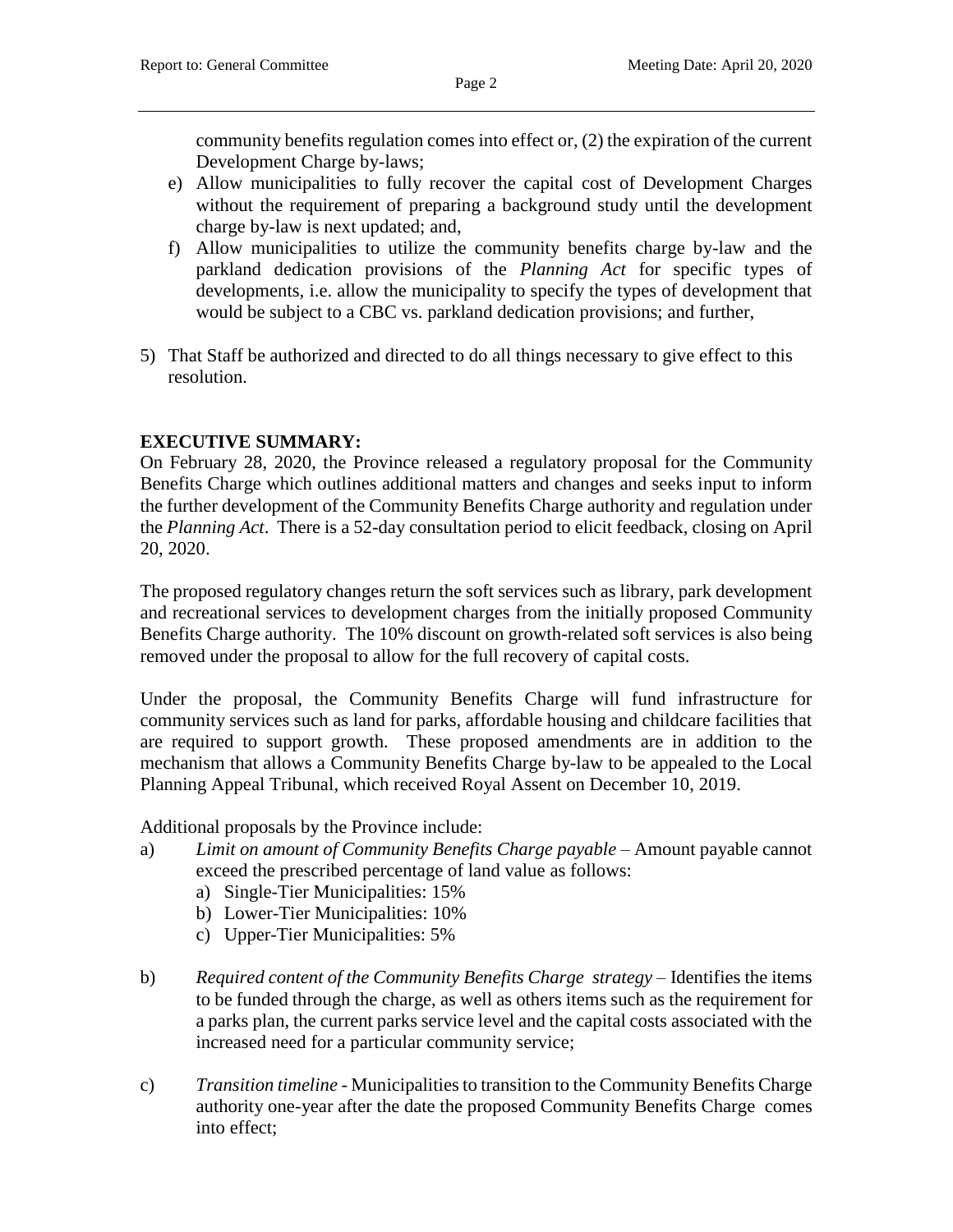- d) *Requirement for a Community Benefits Charge by-law notice* Similar to notice requirements for a development charges by-law;
- e) *Interest rate for Community Benefits Charge refund* Bank of Canada rate to be applied for refunds due after successful appeal of the by-law. This is similar to the manner in which development charge by-law appeals are handled; and
- f) *Building Code Amendment* Addition of Community Benefits Charge authority to list of applicable law items.

Of particular importance, is the fact that if the City has a Community Benefits Charge bylaw in place, it cannot apply the basic parkland dedication provisions of the *Planning Act.*

This report explores each of these proposals and makes recommendations to the Province. It is recommended that this report be forwarded to the Ministry of Municipal Affairs and Housing as the City of Markham's comments on Bill 108, *More Homes, More Choice Act, 2019*, prior to the April 20, 2020 commenting deadline.

## **PURPOSE:**

This report provides staff comments and recommendations in response to the Province's proposed regulatory framework for the Community Benefits Authority, *Development Charges Act, 1997* and *Building Code Act, 1992*.

## **BACKGROUND:**

On May 2, 2019 the Province released the More Homes, More Choice: Ontario Housing Supply Action Plan (the "Housing Supply Action Plan") and introduced Bill 108, the *More Homes, More Choice Act, 2019* ("Bill 108") with the aim of making it faster and easier for municipalities, non-profits and the private sector to build housing. Staff provided updates to Council in [May 2019](https://pub-markham.escribemeetings.com/Meeting.aspx?Id=c453e350-4e7f-4bc6-a89e-c7f0d07a7379&Agenda=PostMinutes&lang=English) and [July 2019](https://pub-markham.escribemeetings.com/Meeting.aspx?Id=a3669025-5f6f-4dca-a178-b254d4e04e40&Agenda=PostMinutes&lang=English) outlining the impacts to Markham and providing recommendations to the Province on the proposals under the Housing Supply Action Plan. The City's main concern was the proposal to change the current Section 37 and Parkland regimes to a new Community Benefits Charge ("CBC"). The initial proposal provided by the Province was proposed to take the place of certain soft service development charges, parkland dedication and Section 37. The proposal to cap the amount of the CBC that may be collected was also a concern for the City along with other Ontario municipalities.

The City provided feedback to the initial regulatory CBC proposal, which was posted on the Environmental Registry of Ontario on June 21, 2019 (ERO 019-0183) with comments required by August 21, 2019. The staff report to a Special Council meeting (Items 4.1 and 4.2) on [July 26, 2019](https://pub-markham.escribemeetings.com/Meeting.aspx?Id=a3669025-5f6f-4dca-a178-b254d4e04e40&Agenda=PostMinutes&lang=English) included the City's comments and recommendations on the initial CBC regulatory proposals.

On November 6, 2019, amendments to the CBC provisions under the *Planning Act* were introduced through the *Plan to Build Ontario Together Act, 2019*. The Bill received Royal Assent on December 10, 2019. The amendments include new transition provisions for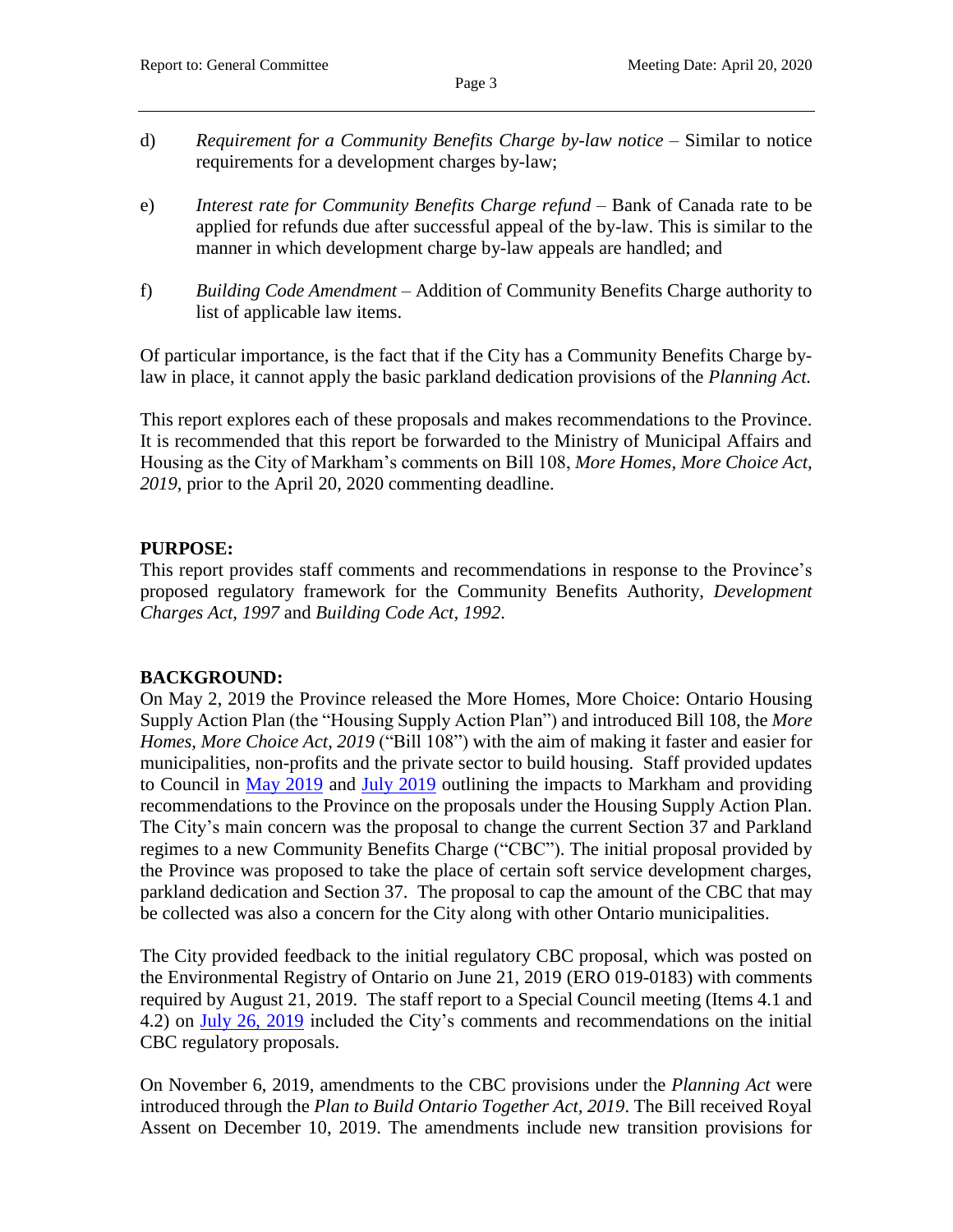alternative parkland dedication and a mechanism to allow the development industry to appeal a municipality's CBC by-law to the Local Planning Appeal Tribunal ("LPAT"). The CBC authority has not been proclaimed and is not in effect at this time.

Page 4

On February 28, 2020 the Province released a second regulatory proposal for the CBC (ERO 019-1406) which outlines some of the implementation details and changes to the initial June 21, 2019 proposal and seeks public input to inform the further development of the CBC authority and regulation under the *Planning Act*. There is a 52-day consultation period to elicit feedback which closes on April 20, 2020.

## *Development Charges Act* ("DCA") Regulatory Proposal

The most significant change in this proposal is that many of the soft services that were to be transferred from the DCA to the new CBC regime are now proposed to remain under the DCA funding framework. These services include:

- a) Public Libraries (including library resources)
- b) Long-Term Care
- c) Park Development (but not parkland acquisition)
- d) Recreation (including community centres and arenas)
- e) Public Health

Another significant change is that the growth-related capital costs for these services will now be completely recoverable through development charges as the 10% discount under the previous legislation will no longer apply.

These proposed changes to the regulation are positive for municipalities as the DCA regime is preferred (as opposed to the CBC) to recover growth-related capital related cost.

#### CBC Regulatory Proposal

Bill 108 proposes that CBCs can be utilized to fund the development-related costs of services that would benefit the community that are ineligible for funding under the DCA. The Province has identified what services will be included within a CBC funding framework. They include:

- a) Parkland Acquisition
- b) Parking and By-law Enforcement
- c) Supporting Affordable Housing and Shelters
- d) Childcare

It is currently unclear if this will be a complete list of eligible community benefits, or if municipalities will have a broad authority to apply the monies collected to a variety of community benefits. Under the proposal, services that are excluded from the CBC will be similar to those under the DCA and include municipal administration buildings, tourism facilities, landfill sites and services, facilities for treatment of waste and hospitals.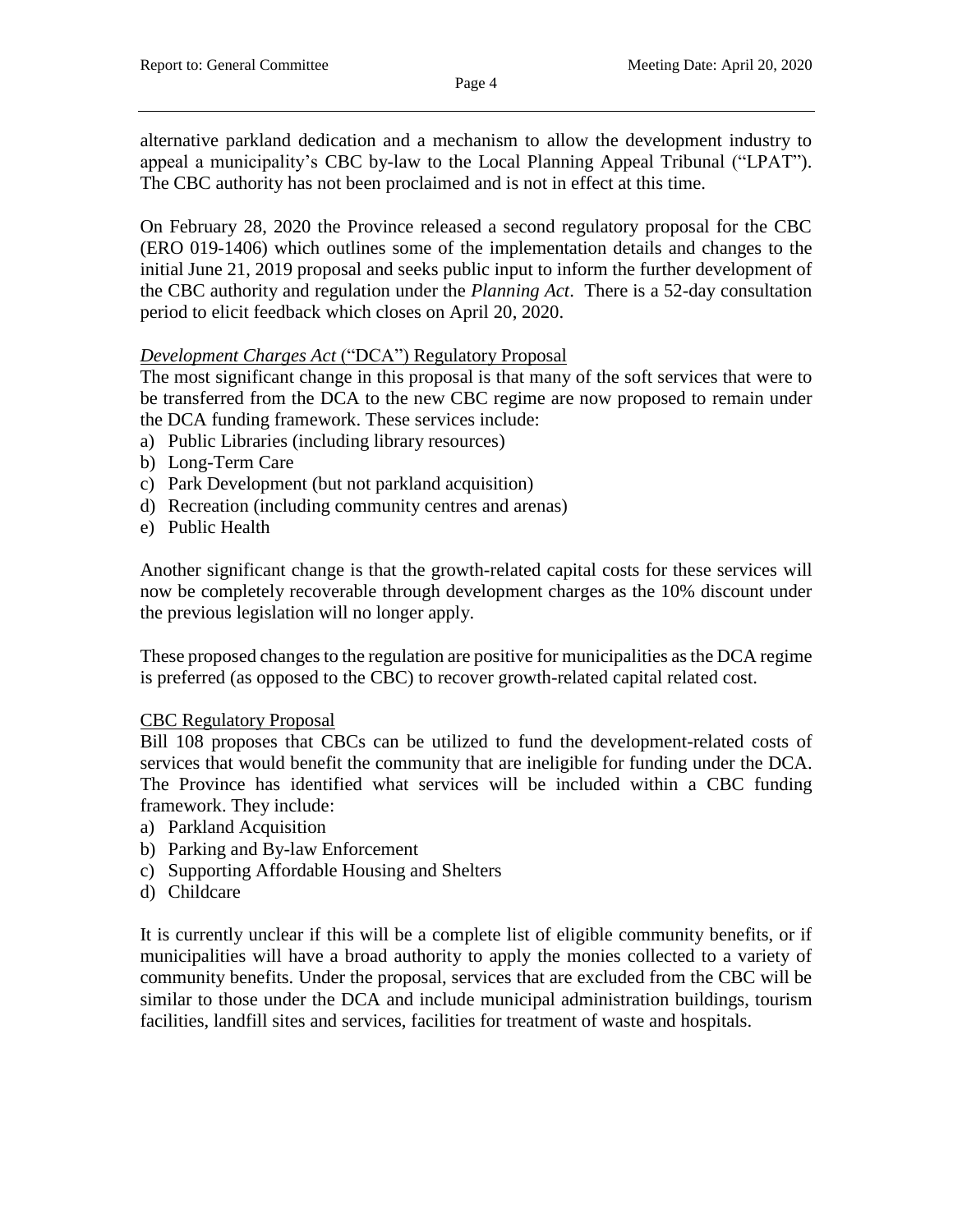For *any* particular development, the amount of CBCs payable cannot exceed a prescribed percentage of land value determined on the day before a building permit is issued. The following percentage caps have been proposed by the Province:

- 1. Single-Tier Municipalities: 15%
- 2. Lower-Tier Municipalities: 10%
- 3. Upper-Tier Municipalities: 5%

It is important to note that if a municipality chooses to utilize the CBC, then it cannot apply the amended parkland dedication and cash-in-lieu of parkland provisions under the *Planning Act,* and vice-versa. Bill 108 changed the parkland and cash-in-lieu provisions to remove the alternative parkland rate for dedication (1 ha per 300 units) and cash-in-lieu (1 ha per 500 units) for high density residential developments, while the 2% of land area for commercial/industrial uses, and 5% for all other uses (including residential) remains the same. The usage of these tools (i.e. parkland dedication and/or cash-in-lieu vs. the new CBC) are mutually exclusive.

## **OPTIONS/ DISCUSSION:**

The changes made by Bill 108 will mean that municipalities will have two primary funding streams to pay for the increased need for service due to new development – development charges and community benefits.

To implement the new CBC authority, the Province is seeking feedback on the following regulatory matters under the *Planning Act*, the *DCA* and the *Building Code Act*:

- 1. Required content of a CBC strategy;
- 2. Services eligible to be funded through development charges;
- 3. Percentage of land value for determining a maximum CBC;
- 4. Timeline to transition to the new CBC regime;
- 5. CBC by-law notice;
- 6. Minimum interest rate for CBC refunds where a by-law has been successfully appealed; and
- 7. Building code applicable law.

## *1. Required Content of a Community Benefits Charge Strategy*

Before passing a CBC by-law, a municipality must prepare a CBC strategy. The strategy must identify the items that a municipality intends to fund through CBCs. It must also comply with any mandatory requirements of the strategy that may be prescribed in the regulation. In preparing a CBC strategy, a municipality must consult, but has the flexibility to determine their consultation approach.

## Provincial Proposal

To provide greater clarity about the components of a CBC strategy, the Province has proposed that a municipality would need to include the following content in their strategy: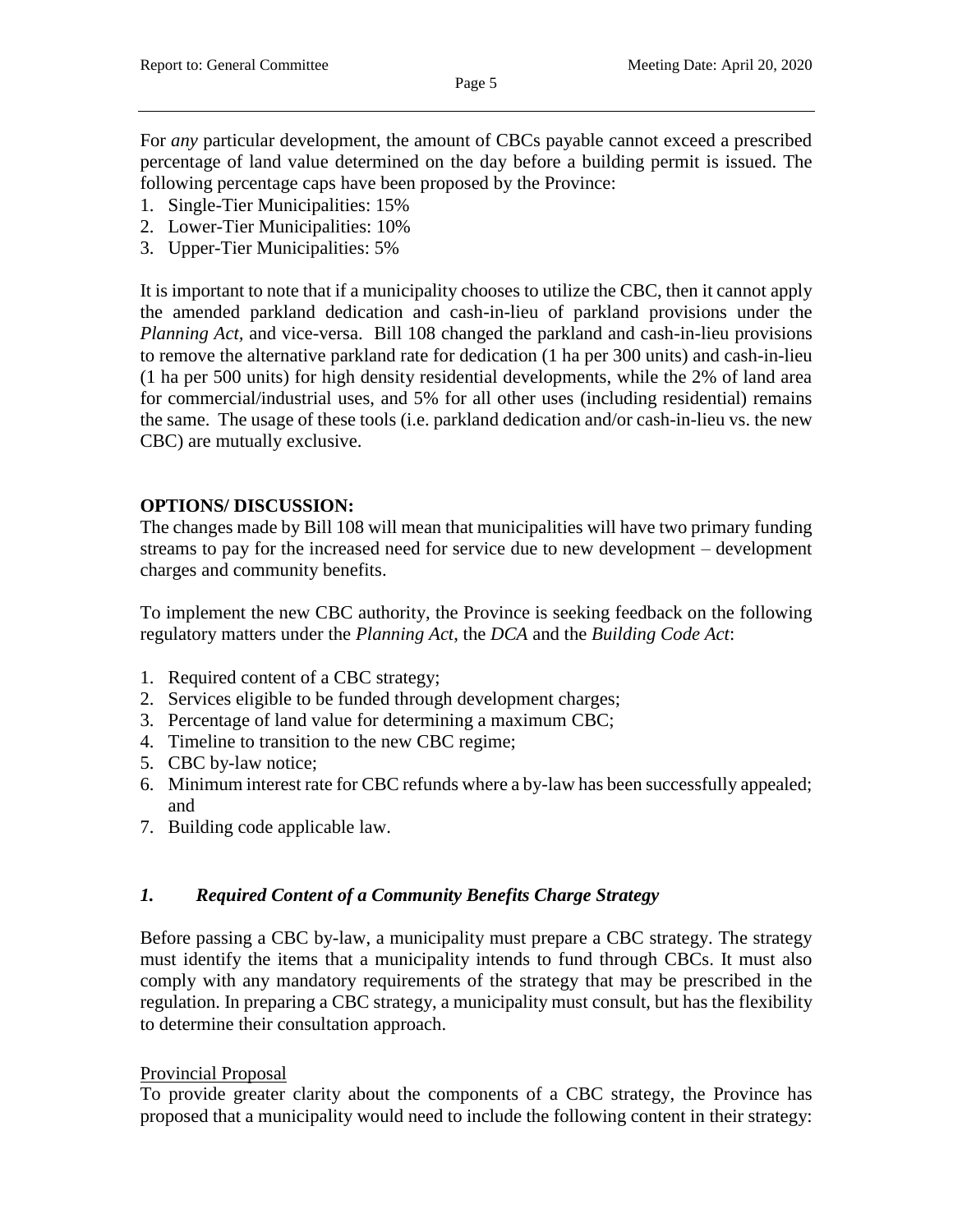- 1. The anticipated type, amount and location of development or redevelopment that would be subject to a CBC;
- 2. The anticipated increase in the need for a specific community service (for example, the acquisition of land for parks, affordable housing, child care, etc.) resulting from new development or redevelopment;
- 3. A parks plan that examines the need for parkland in the municipality;
- 4. The amount of parkland per person currently being provided in the municipality, and if this is planned to increase, decrease or stay the same;
- 5. The capital costs associated with the increased need for a specific community service resulting from new development or redevelopment;
- 6. The excess capacity that exists in those specific services (for example, the extra capacity that exists in a service that is not currently being used);
- 7. Whether the increased provision of those specific services would also serve existing residents (for example, existing residents may also benefit from new child care facilities that are needed as a result of new development or redevelopment); and
- 8. Any capital grants, subsidies or contributions from other levels of government or other sources like donations that are anticipated to be made to support those specific services.

## **Comments**

While the proposed regulations offer further details on what could be included in a CBC, and what can still be collected through a development charge, there are some key points that require clarification before staff can fully assess the potential implications related to the development of a CBC Strategy.

It is clear that the acquisition of cash-in-lieu of parkland must be included in the CBC, and reference is made to the inclusion of affordable housing in the CBC Strategy.

Amendments to the *Planning Act* under the Bill 108 limited the application of inclusionary zoning to Major Transit Station Area ("MTSA"), and a CBC cannot be collected where inclusionary zoning is applied. Staff are unclear if it is the intent of the regulation to have municipalities complete a review and assessment of all affordable housing options, and consider the need for inclusionary zoning instead of applying a CBC.

Staff are not clear whether the list of eligible services that the Province has indicated could be included in a CBC is a comprehensive list. Staff are reviewing various services that may be eligible to be included in a future CBC or development charge by-law (e.g. parking enforcement).

The City is reviewing MTSAs and developing an affordable housing strategy. Further, the City is in the early stages of developing a Parks Plan to review and assess parkland needs and priorities that could be used to inform the CBC Strategy.

# *Recommendation:*

**It is recommended that the Province provide municipalities with wide latitude to determine what community facilities can be supported through CBCs.**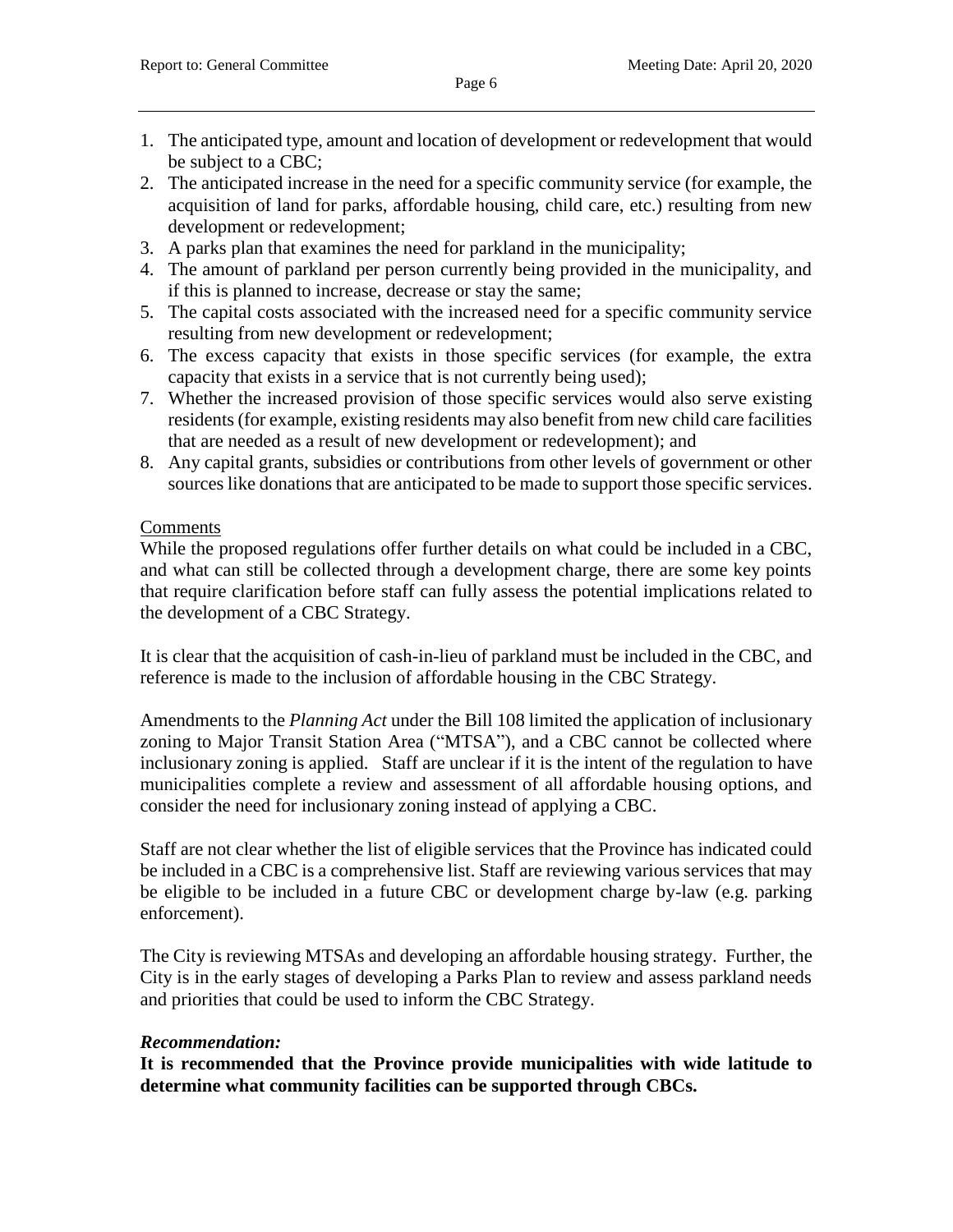At present, the City does not collect development charges to fund affordable housing, or to fund Parking Enforcement. A decision of Council is not required at this time to determine if CBC funds will go to either of these services, however through the CBC strategy, these issues may need to be addressed.

Page 7

# *2. Services Eligible to be funded through Development Charges*

The DCA provides authority for municipalities to impose development charges to pay for the increased capital costs of specific services that are needed as a result of new growth.

The services that are eligible to be funded through development charges are listed under subsection 2(4) of the DCA. The list includes a provision for other services that may be prescribed in regulation. The *Planning Act* stipulates that services funded by development charges may not be funded by CBCs.

When proclaimed, Bill 108 will make waste diversion and ambulance services fully recoverable through development charges.

The government is proposing to prescribe additional services to be funded through changes to the regulations under the DCA.

#### Provincial Proposal

It is proposed that the following services would be identified in regulation under subsection 2(4) of the DCA:

- 1. Public libraries, including library materials for circulation, reference or information purposes;
- 2. Long-term care;
- 3. Parks development, such as playgrounds, splash pads, equipment and other park amenities (but not the acquisition of land for parks);
- 4. Public health; and
- 5. Recreation, such as community recreation centres and arenas.

Development charges may be imposed to fully recover the capital costs related to the provision of these proposed services due to new growth. These proposed services would be ineligible to be funded through CBCs.

## **Comments**

The CBC as proposed in May 2019 was to recover the cost of certain soft services, parkland dedication and Section 37. In the City's comments to the Province in May 2019 regarding the initial Bill 108 proposal, Markham recommended that the soft services be included as a part of the CBC, be fully recoverable, and not subject to a cap. Further, in the comments and recommendations to the Province in August 2019, the City recommended that the soft services remain in development charges to recover the capital cost of services resulting from growth.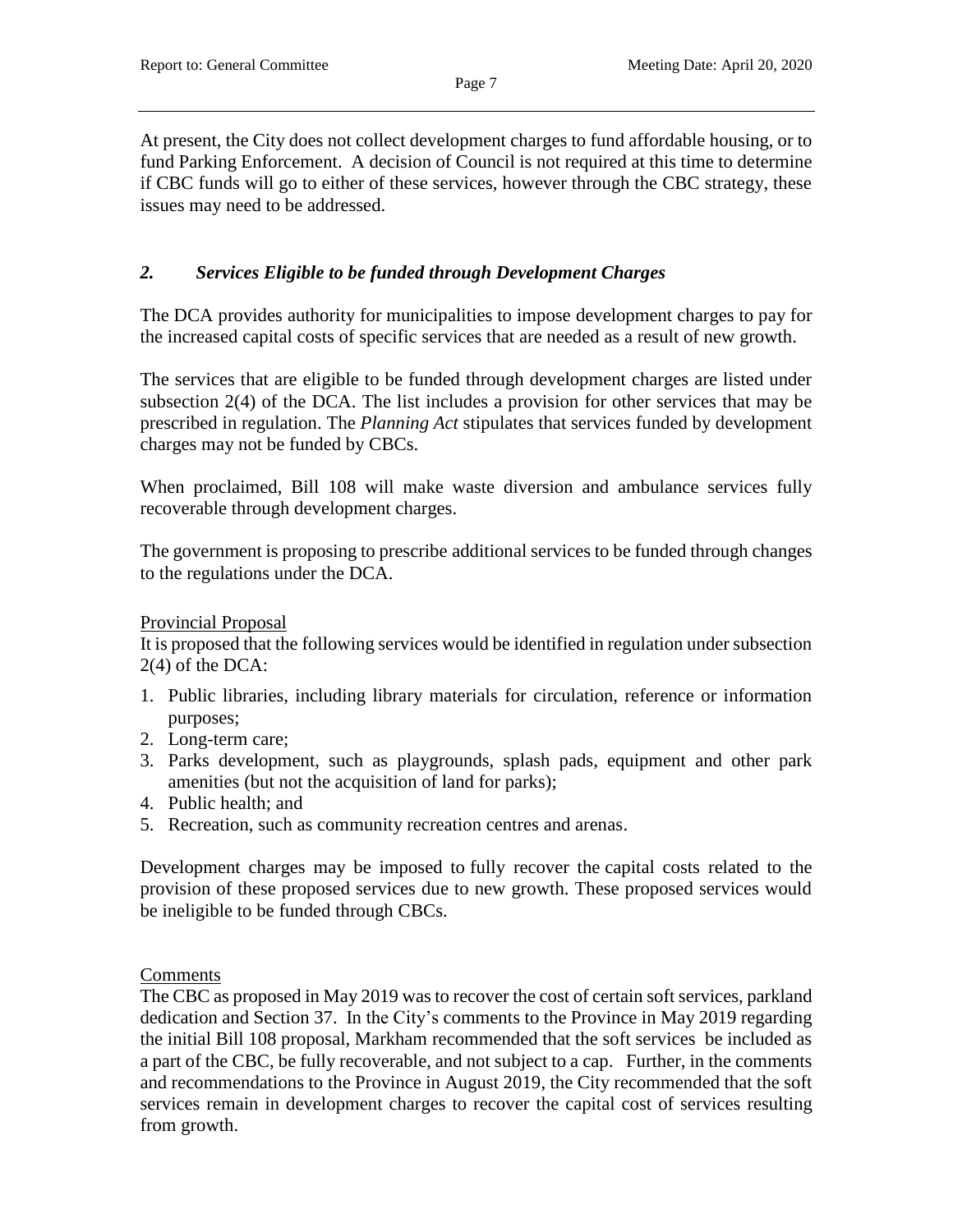This current proposal by the Province has addressed those comments and proposes to return soft services, such as library services, parkland development and recreation services, to the DCA. This proposal is supported by staff.

The proposed elimination of the 10% discount on these services to allow for the recovery of 100% of capital cost is also supported by staff. In the City's 2017 DC Background Study, the 10% discount represented \$30.5M in growth-related capital cost that was ineligible for development charge recovery. These funds would need to be recovered through other revenue sources, including the City's existing tax base. Given that Markham has already conducted its background study to determine the total value of the growth related capital works to the expiry of the current by-law in December 2022, staff further seek that the Province allow for the additional 10% to be collected on a go-forward basis without having to amend the City's development charges by-law.

## *Recommendations:*

**That the City of Markham support the Province's proposal for the development charge regulation.**

**That the Province allow municipalities to fully recover the capital cost of development charges without the requirement of preparing a background study until the development charge by-law is next updated.** 

# *3. Percentage of Land Value for Determining a Maximum Community Benefits Charge*

The CBC authority proposes to include a mechanism to determine the maximum CBC payable for any particular development. The CBC payable cannot exceed the amount determined by applying a prescribed percentage to the value of the land under development.

## Provincial Proposal

The proposed percentages of land value that would be prescribed in regulation under the *Planning Act* would be structured as follows:

- a) single-tier municipalities: 15%
- b) lower-tier municipalities: 10%
- c) upper-tier municipalities: 5%

In any particular case, the CBC levied by a municipality could not exceed the amount determined by applying the applicable proposed percentage to the value of the land that is subject to development. The land value would be calculated as of the valuation date, which is the day before the building permit is issued in respect of the development or redevelopment.

The CBCs levied by municipalities would support the growth- related capital costs of acquiring land for parks, and other community benefits required because of development,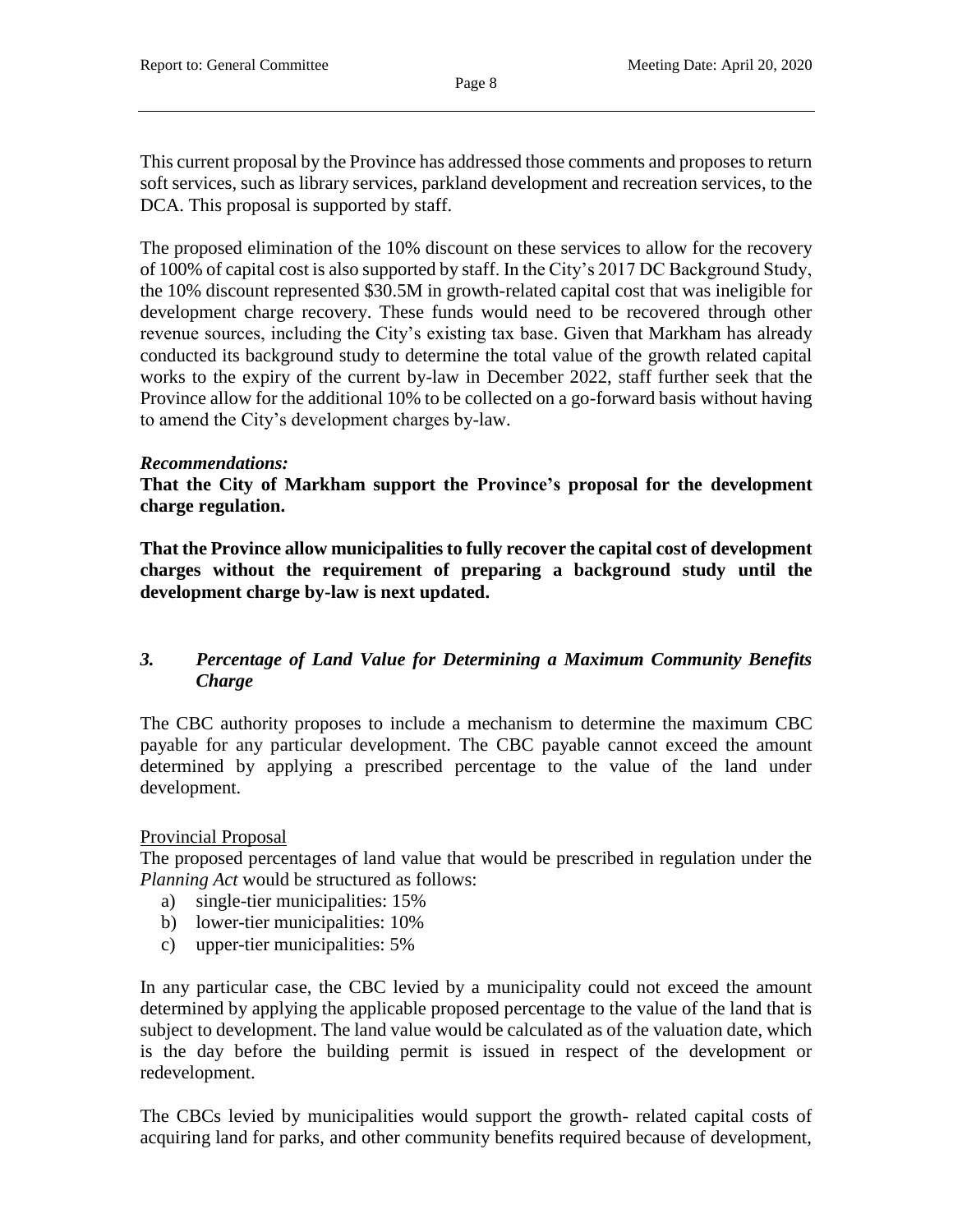such as child care facilities, affordable housing, social services, parking and by-law enforcement. There would need to be a connection between the CBC levied and the increased need for community services associated with new development.

Different percentages are being proposed for single, upper and lower-tier municipalities to reflect the varying service delivery requirements of each tier of municipality to service new growth with community amenities. This percentage structure ensures that the combined percentage for upper and lower-tier municipalities would be equal to the percentage for single tier municipalities.

# **Comments**

Staff would like to acknowledge some positive aspects of the draft regulations, particularly as they relate to development charges. Firstly, keeping the traditional development charges services such as park development, recreation, and library services within the development charge framework, as opposed to within a CBC regime, is a positive change. Secondly, the elimination of the mandatory 10% reduction for these services will be beneficial. While it still may not allow municipalities to fully recover the growth-related capital costs for these services (as municipalities can still only collect based on a 10-year historic service level, as opposed to a forward looking approach based on planned service levels), it assists in reducing the gap.

However, with respect to the CBC, capping the charge at 10% of the developed land value will have a significant negative financial impact to Markham, and other municipalities that have high-density development.

The Province's intention with Bill 108 and the implementation of a CBC regime was to help create complete communities, while attempting to allow municipalities to remain revenue neutral. By implementing a CBC capped at 10% of land value (for lower tier municipalities), neither of these goals will be achieved.

The existing parkland dedication formulas result in the City acquiring, as a result of new development, approximately 1.0 hectare per 1,000 people, either in the form of land, or cash-in-lieu as an average across the City. The rate may differ in areas of the City. Markham's Official Plan targets approximately 1.2 hectares of parkland for every 1,000 people.

Staff have prepared a simplified analysis to measure the impacts on Markham based on the following assumptions (these assumptions are only for the purposes of this analysis):

- A. The City collects parkland from low-density developments and cash-in-lieu from high density developments;
- B. All CBC collections will be directed towards the acquisition of parkland; and
- C. The City will opt into the CBC regime and charge the full 10% of land value. (If the City chooses to not have a CBC by-law, the City can only collect up to 5% of the land as parkland – this would result in even greater shortfalls than indicated in the following analysis).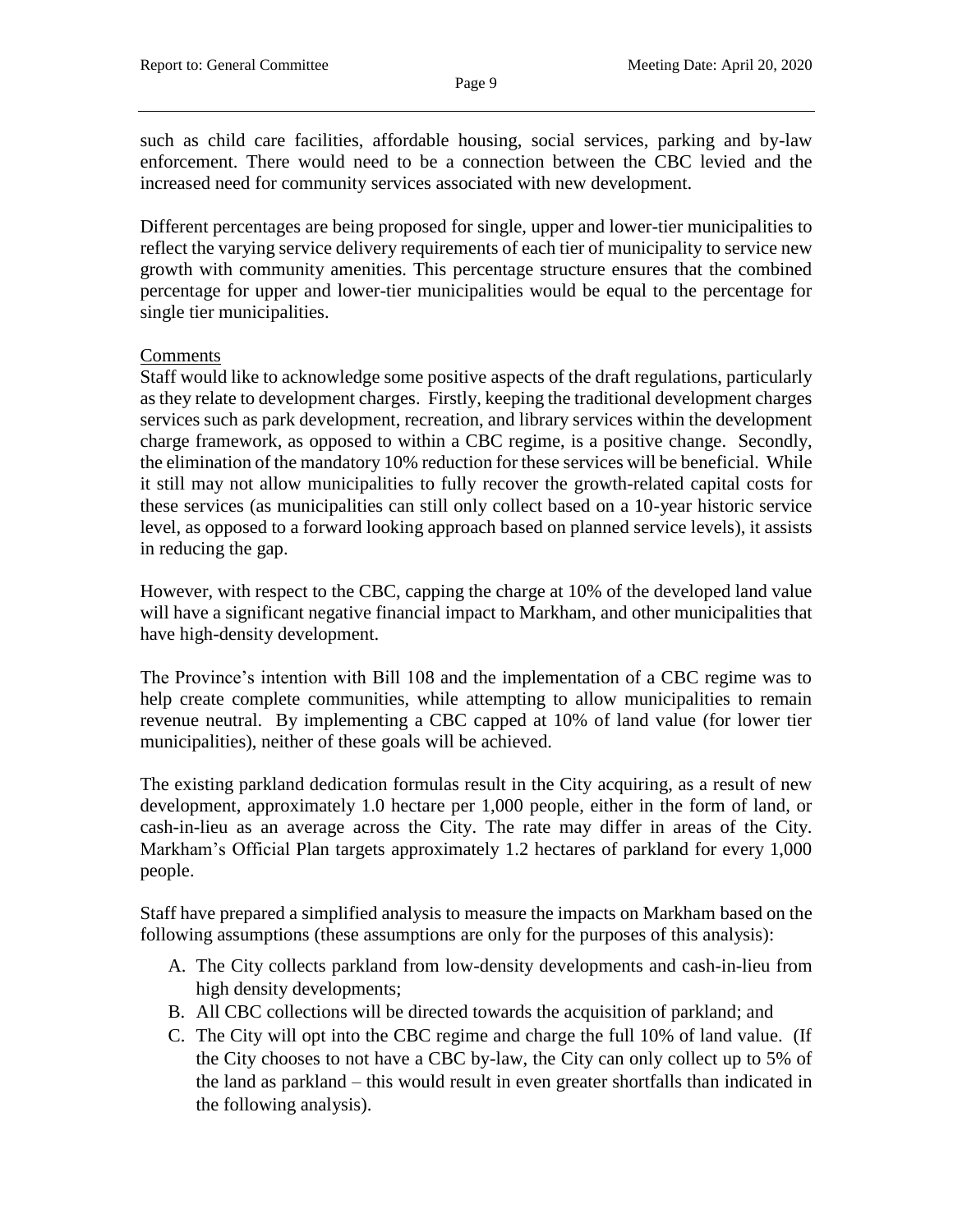# Impacts on Low Density Residential Development

The City's current parkland dedication practice for low density residential development is to collect either 5% of land area, or 1 hectare per 300 units, whichever is greater. For most developments, the 1 hectare per 300 units is the greater number.

The implementation of a 10% CBC would generally make Markham neutral in terms of amount of the land conveyed to the City for parks, or revenue in the form of cash-in-lieu for single/semi-detached developments, but results in a reduction in revenues/ parkland for townhouse developments.

As noted above, the 10% CBC would not guarantee that the City would be able to purchase the desired parkland parcel within a subdivision. If the City opts to collect parkland instead of a CBC, the amount is capped at 5%, which would further exacerbate the shortfall.

| <b>Assumptions</b>          | <b>Single/Semi</b> | <b>Towns</b>       |             |
|-----------------------------|--------------------|--------------------|-------------|
| <b>PPUs</b>                 | 3.8                | 2.9                |             |
| Units per Ha                | 30                 | 50                 |             |
| People per Ha               | 114                | 145                |             |
|                             |                    |                    |             |
| <b>Current Methodology</b>  | $1$ Ha./300 units  | 1 Ha. $/300$ units |             |
| Parkland Dedication (Ha)    | 0.10               | 0.17               |             |
| Ha per 1,000 people         | 0.88               | 1.15               | $AVG=1.0$   |
|                             |                    |                    |             |
| New Methodology (CBC)       | 10% land value     | 10% land value     |             |
| Parkland Equivalent (Ha)    | 0.10               | 0.10               |             |
| Ha per 1,000 people         | 0.88               | 0.69               | $AVG = 0.8$ |
|                             |                    |                    |             |
| <b>Percentage Reduction</b> | 0%                 | 40%                |             |

**Table 1:** Impact of CBC implementation on amount and rates of parkland for low-density residential development.

## Impacts on High Density Residential Development

To simplify the analysis, it is assumed that all parkland requirements for high density residential development are satisfied through cash-in-lieu, at a rate of 1 hectare for every 500 units.

For high density residential development, the problem is magnified as the 10% cap does not address a core principle of planning for parks in a municipality: that people, not land, drive the need for parks. In past reports, staff used examples of 14-storey and 40-storey residential buildings to illustrate the potential impacts. Using those same examples, a 14 storey condo could have approximately 350 units, or house approximately 700 people per hectare and a 40-storey condo could have 1,000 units, or house approximately 2,000 people per hectare. A 10% cap on the value of land essentially means that for every 1 hectare of development, the City receives cash to acquire approximately 0.1 hectare of parkland, regardless of how many people reside in that development. At this rate for high density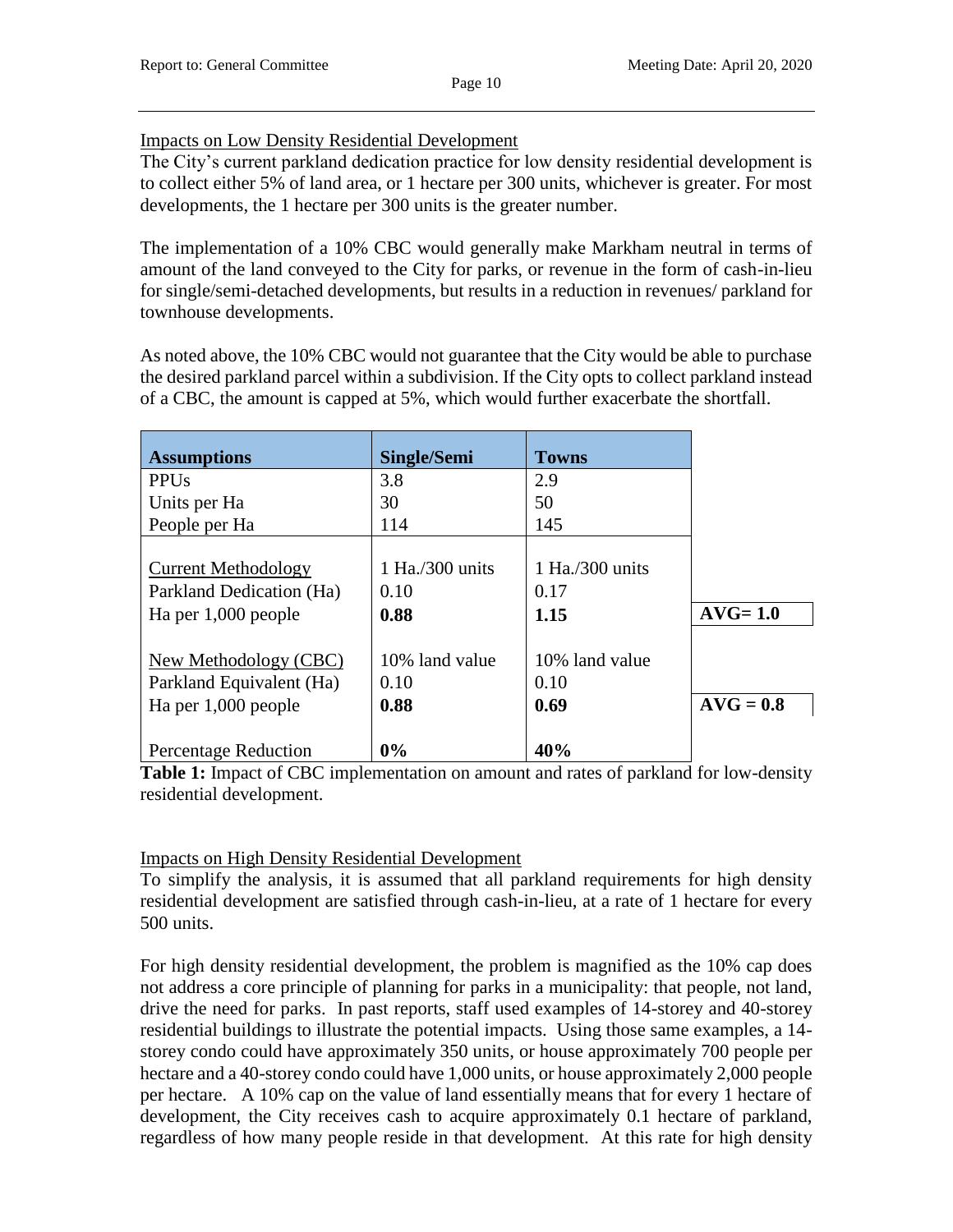developments, 1 hectare of parkland would have to service approximately 7,000-20,000 people in the surrounding area. This represents a much lower level of service than permitted in low density developments. This does not meet the principle of allowing municipalities the ability to create complete communities, and risks creating "have" and "have not" communities with respect to access to parks and other community facilities.

| <b>Assumptions</b>           | <b>14-storey Condo</b> | <b>40-storey Condo</b> |
|------------------------------|------------------------|------------------------|
| <b>PPUs</b>                  | 2.0                    | 2.0                    |
| Units per Ha                 | 350                    | 1,000                  |
| People per Ha                | 700                    | 2,000                  |
|                              |                        |                        |
| <b>Current Methodology</b>   | $1$ Ha./500 units      | 1 Ha./500 units        |
| Parkland Equivalent CIL (Ha) | 0.70                   | 2.00                   |
| Ha per 1,000 people          | 1.00                   | 1.00                   |
|                              |                        |                        |
| New Methodology (CBC)        | 10% land value         | 10% land value         |
| Parkland Equivalent (Ha)     | 0.10                   | 0.10                   |
| Ha per 1,000 people          | 0.14                   | 0.05                   |
| <b>Percentage Reduction</b>  | 86%                    | 95%                    |

**Table 2:** Impact of CBC implementation on amount and rates of parkland for high-density development.

#### Financial Impact

The growth forecast, as detailed in Markham's Development Charges Background Study that was approved in 2017, assumed the following average growth per unit type from 2017-2026:

Singles/Semis: 855 Townhouses: 718 Apartments: 1,076

For the purpose of this analysis, it is assumed that Markham will take the 10% CBC charge for all developments. The analysis also assumes that condo buildings built during this time will be approximately 25-30 floors.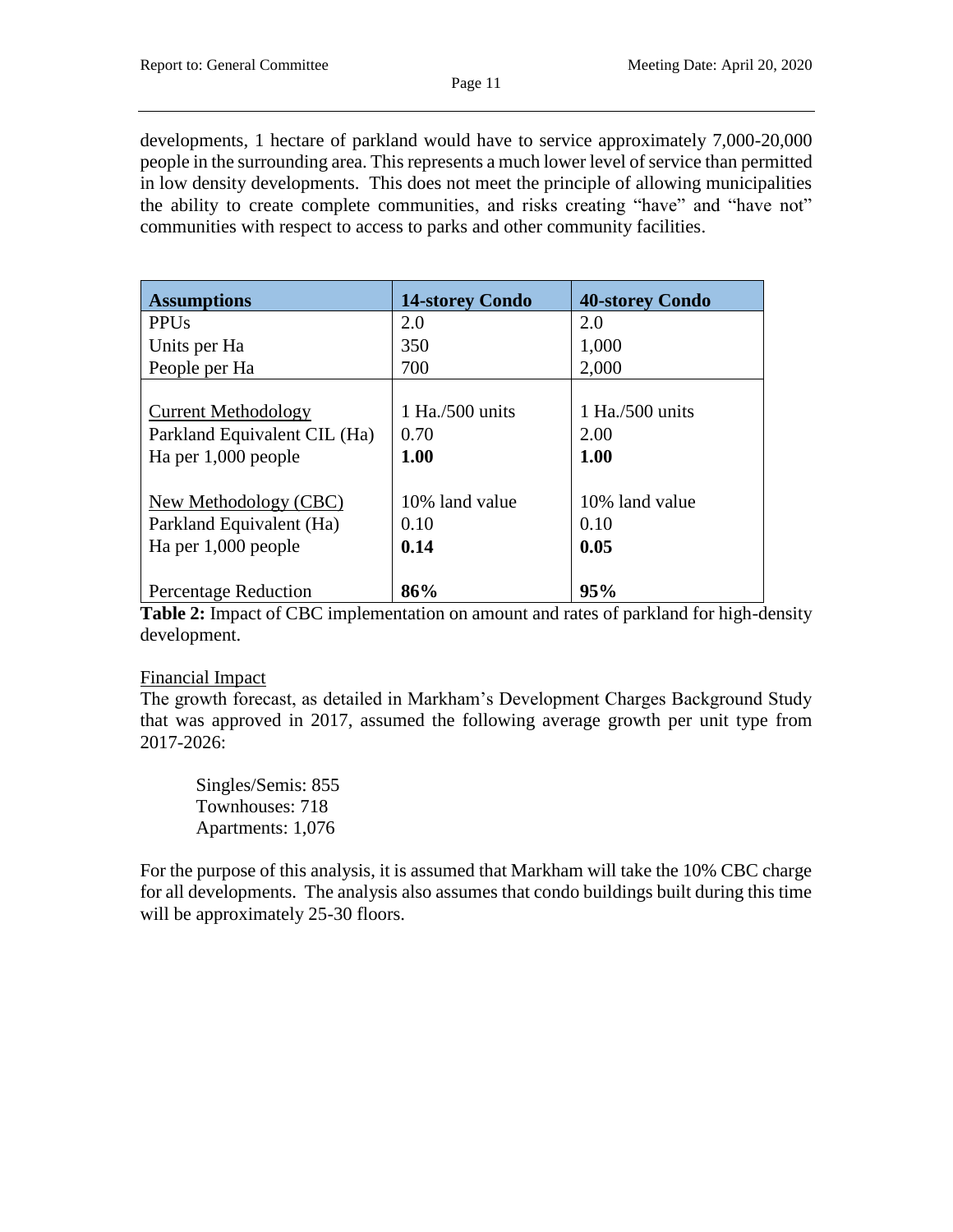|                                         | <b>Singles</b> | <b>Towns</b>    | <b>Apt/Condo</b><br><b>Units</b> |
|-----------------------------------------|----------------|-----------------|----------------------------------|
| Average volume per year                 | 855            | 718             | 1076                             |
| Additional DC Collections per<br>Unit   |                |                 |                                  |
| $\alpha$ (approx.)                      | \$1,583        | \$1,211         | \$823                            |
| Elimination<br>of Section<br>37<br>cash |                |                 |                                  |
| equivalent per Unit                     | (\$1,400)      | (\$1,100)       | $(\$2,600)$                      |
| Change in Parkland/Cash-in-lieu Per     |                |                 |                                  |
| Unit                                    | \$0            | (13, 333)       | $(\$80,857)$                     |
| <b>Total Change in Revenue/Unit</b>     | \$183          | $(\$13,223)$    | $(\$82,635)$                     |
|                                         |                |                 |                                  |
|                                         |                |                 |                                  |
| Total Annual Impact per building type   | \$156,495      | $(\$9,493,803)$ | $(\$88,914,754)$                 |
|                                         |                |                 |                                  |
| <b>Total Annual Impact</b>              |                |                 | $(\$98,252,062)$                 |

**Table 3:** Annual financial impact of implementation of CBC regime.

Based on this analysis, it is clear that the CBC's 10% land value cap does not leave Markham (and likely other municipalities) in a revenue neutral position after the implementation of CBCs, especially with respect to high density residential development.

The proposed CBC regime and 10% cap will result in reduced parkland service levels, especially in high density areas, and greatly reduce municipal revenues. While the Province has not advanced the implementation of the Bill 108 changes in the timeframe it had initially indicated, we have not received any further indication that it is seeking to revisit those changes.

As a result of these significant impacts, it is recommended that the Province re-evaluate the 10% cap with respect to high density development, ideally to allow for the municipality to obtain the same amount of parkland per 1,000 residents that low density developments are permitted. For Markham, it would be the equivalent of 0.80 hectares per 1,000 residents, based on our development forecasts.

In order to accomplish this same level of service of 0.80 hectares of parkland per 1,000 residents within high-density areas, the CBC cap would have to increase as densities increase. For example, a 14-storey condo building would require a CBC equal to 56% of the land value in order to allow for 0.8 ha of parkland per 1,000 people. Meanwhile, a 40 storey condo building would require a CBC equal to 160% of the land value in order to achieve the same service level. Staff believe these percentages may not be feasible, and as a result recommend a maximum percentage limit of 50%, which would greatly assist in meeting Markham's goals, while having an unfortunate, but more manageable impact on the provision of complete communities.

This would still not result in revenue neutrality for Markham, however it is an approach that would allow residents of our high density residential communities enjoy the same level of service as those that reside in low density developments.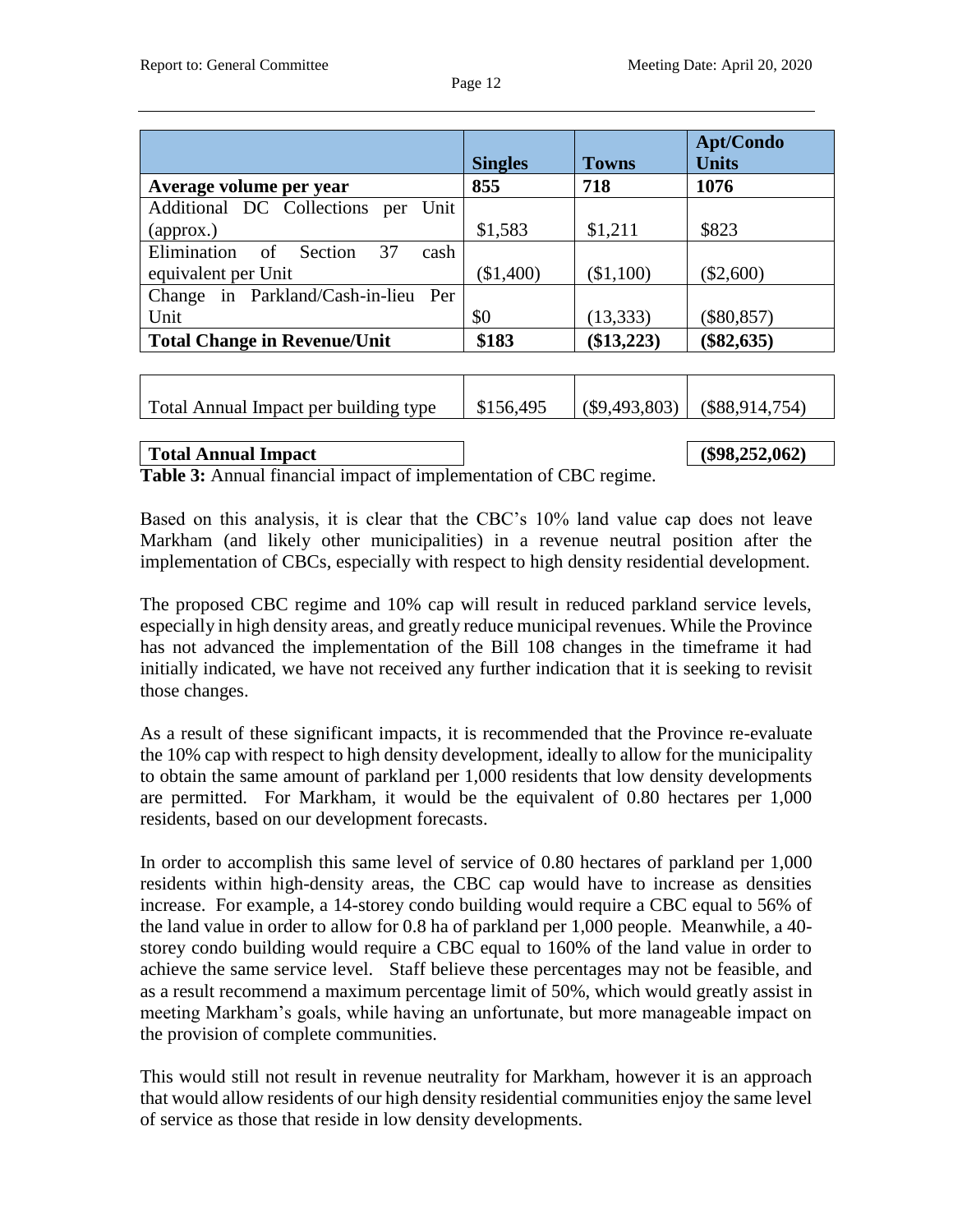|                                                                                 | <b>14-storey Condo</b>        | <b>40-storey Condo</b>           |
|---------------------------------------------------------------------------------|-------------------------------|----------------------------------|
| Units per Ha                                                                    | 350                           | 1,000                            |
| Land Value/Ha                                                                   | \$25,000,000                  | \$60,000,000                     |
| 1) Current CIL ( $@$ 1 Ha per 500<br>units)                                     | \$17,500,000                  | \$120,000,000                    |
| 2) CBC $(10\% \text{ cap})$                                                     | \$2,500,000                   | \$6,000,000                      |
| 3) CBC (to achieve 0.8 Ha of<br>parkland per 1,000 people)                      | \$14,000,000 (CBC $@$<br>56%) | \$96,000,000 (CBC @<br>$160\%$ ) |
| 4) CBC (to achieve 0.8 Ha of<br>parkland per $1,000$ people) –<br>capped at 50% | \$12,500,000                  | \$30,000,000                     |

**Table 4:** Analysis of cash collected under different cash-in-lieu and CBC scenarios for high-density residential development.

If the Province implemented an escalating CBC for high density residential development to allow for 0.8 hectares of parkland per 1,000 people, with a cap of 50% of land value, the impact to Markham would be reduced from \$98 million to \$72 million.

# *Recommendation:*

**That the Province implement an escalating CBC collection limit tied to density to allow municipalities to be able to provide a minimum of 0.8 hectares of parkland per 1,000 residents, and that the maximum limit of the Community Benefits Charge eligible to be collected be set at 50% of land value.**

## Application of CBCs to Different Types of Development

It is also unclear whether a CBC by-law could specify that CBCs be collected for certain types of development (e.g. high rise residential development) and parkland dedication be provided for other types of development (e.g. low density residential development). As the details of the CBC regime are not yet known, it may be beneficial to apply the CBC selectively to specific types of development.

## *Recommendation:*

**That municipalities be permitted utilize the community benefits charge by-law and the parkland dedication provisions of the Planning Act for specific types of developments, i.e. allow the municipality to specify the types of development that would be subject to a CBC vs. parkland dedication provisions.**

## Mandatory Conveyance of Parkland at Election of Municipality

As has been previously noted in the previous staff reports related to Bill 108, if the municipality chooses to collect CBCs, it is not permitted to require a landowner to convey parkland to the municipality. If CBCs are collected, the municipality and the landowner may make arrangements for the municipality to purchase the land in lieu of payment of CBCs. Conversely, as a result of Bill 108, a municipality may require 5% of the land area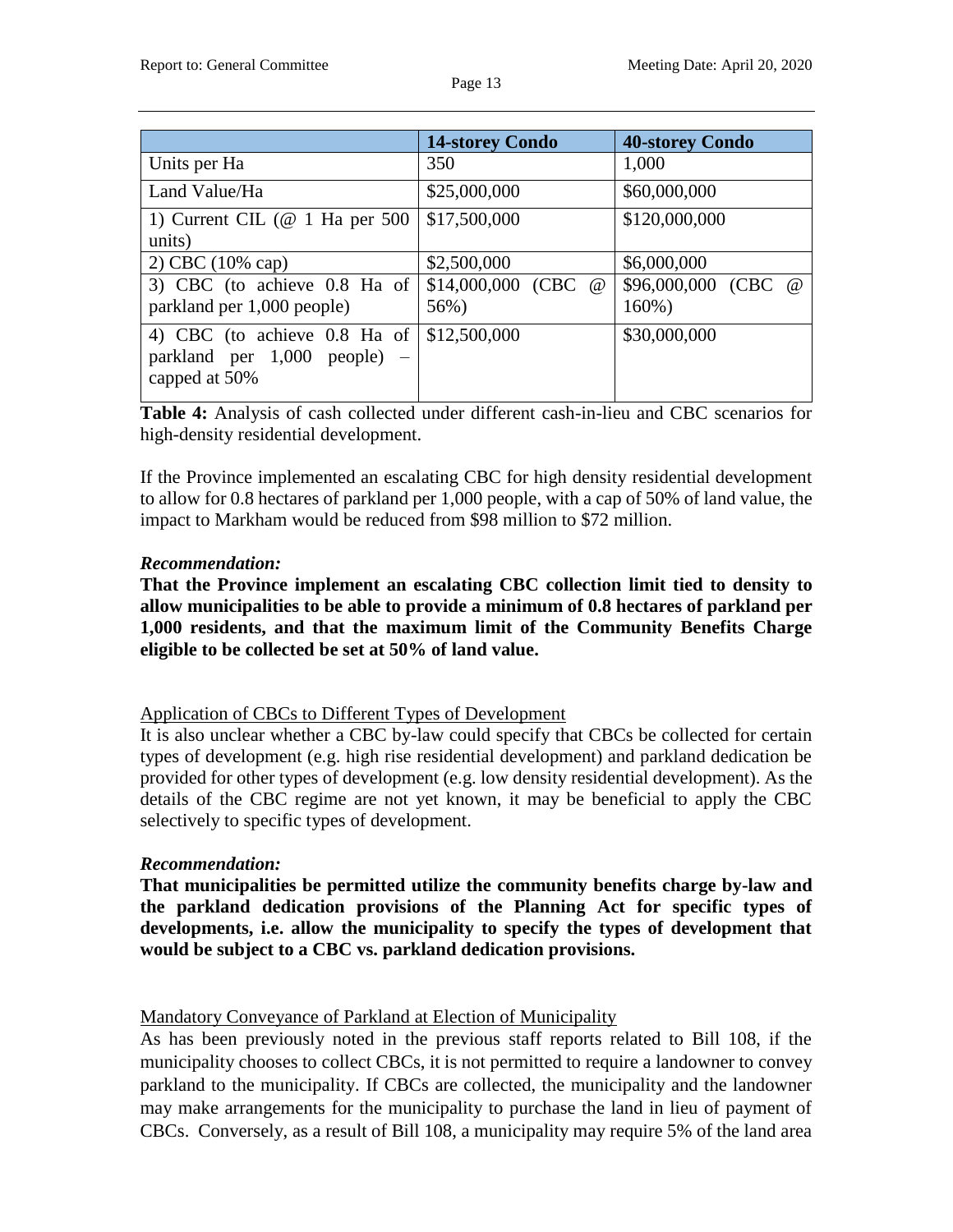of the application to be conveyed as parkland, but will not be able to collect CBCs. The two options are mutually exclusive.

The requirement to convey parkland to the municipality has been a powerful tool that the City has used to ensure that new and evolving communities have sufficient park and recreation space to meet its needs, and to mitigate the effects of urbanization.

#### *Recommendation:*

**That the Province amend the legislation related to the Community Benefits Charge to allow a municipality to require the conveyance of parkland in lieu of payment of the Community Benefits Charge.**

# *4. Timeline to Transition to the New Community Benefits Charge Regime*

The date by which a municipality must transition to the CBC authority (should it wish to do so) would be prescribed in regulations under the DCA. The prescribed date would be the deadline for establishing a CBC strategy and by-law in order to charge for the capital costs of services funded through CBCs.

The CBC by-law would set out the charge payable in any particular instance, any municipal exemptions, and other details. Should a municipality fail to, or decide not to, pass a community benefit charge by-law, then the current Section 37 provisions will no longer be applicable, and the municipality may only require the conveyance of 5% of the land area, or the payment of a cash in lieu for the area.

## Provincial Proposal

It is proposed that the specified date for municipalities to transition to the CBCs regime would be one year after the date the proposed CBC regulation comes into effect.

This transition period would allow municipalities to prepare CBC strategies and pass bylaws if they choose to implement a CBC regime.

## Comments

The City will require time to assess the benefits of instituting a CBC by-law as it will eliminate the City's ability to use the parkland dedication requirements under the *Planning Act*. In order to allow for this analysis to be undertaken, the City would like the timeline for implementation of a CBC by-law to be at least 2 years from the date the community benefits comes into effect or the expiration of the current development charge by-laws, whichever comes first.

While components of the CBC strategy and by-law requirements are already underway (e.g. an updated Parks Plan for Markham), any work completed to date will need to be updated with further analysis required to analyze the need related to other community benefits. Given the relatively few number of consultants who are able to undertake this type of work, and the number of municipalities that will be seeking to undertake this work,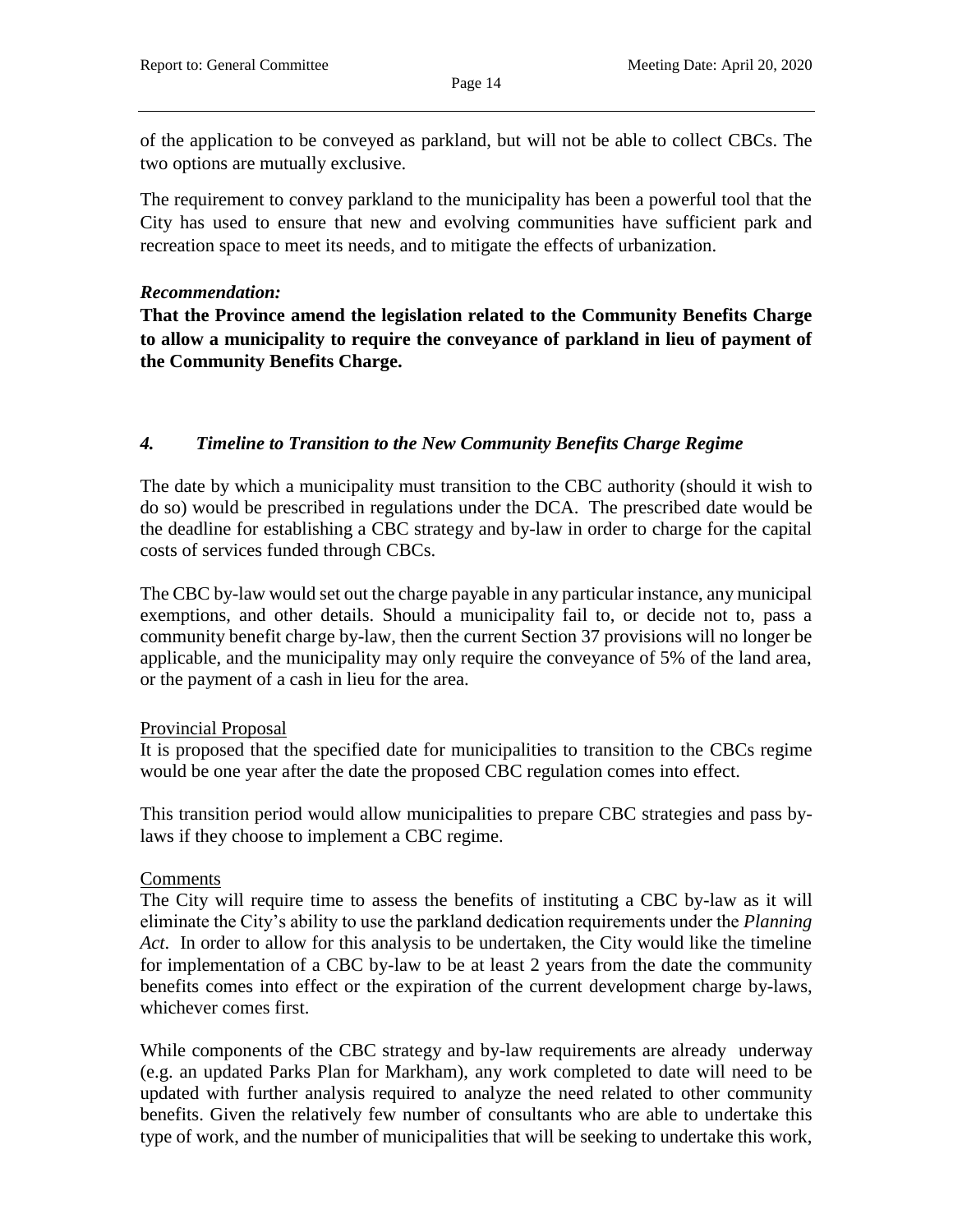staff believe it will be a challenge to implement a CBC by-law within a year of the regulation coming into force. Further, the ongoing COVID-19 emergency, and the resulting suspension of various commercial, legal and government services, adds to the challenges that municipalities face in implementing a CBC regime within the next 12 months.

#### *Recommendation:*

**That given the ongoing emergency situation and scale of work required to implement a CBC regime**, **the timeline for implementation of a CBC by-law be the later of (1) two (2) years from the date the community benefits comes into effect or, (2) the expiration of the current development charges by-laws.**

## *5. Community Benefits Charge By-Law Notice*

The *Plan to Build Ontario Together Act, 2019* amended the Bill 108 changes to establish a mechanism by which a municipality's CBC by-law could be appealed to LPAT. A municipality will be required to provide notice to the public when it passes a CBC by-law. To implement the by-law appeal mechanism, requirements associated with how to provide public notice will be prescribed in regulation.

#### Provincial Proposal

To implement the appeal mechanism, it is proposed that upon passage of a CBC by-law, a municipality would be required to comply with the following notice provisions. These provisions are similar to the notice provisions under the DCA regarding the passage of a development charges by-law:

- 1. Notice would be required to be given through newspaper or to every land owner in the area covered by the by-law through personal service, fax, mail or email;
- 2. Notice would also be required to be provided by personal service, fax, mail or email to those individuals who specifically request notice, the clerk of the lower or upper-tier municipality (if and as applicable), and the secretary of every school board having jurisdiction in the area covered by the by-law;. And
- 3. In order to facilitate public awareness of the passage of a CBC by-law, notice would include the following:
	- a) A statement that the council of the municipality has passed a CBC by-law;
	- b) A statement setting out when the by-law was passed;
	- c) A statement that any person or public body may appeal the by-law to the Local Planning Appeal Tribunal by filing with the clerk of the municipality a notice of appeal setting out the objection to the by-law and the reasons supporting the objection;
	- d) A statement setting out the last day for appealing the by-law;
	- e) An explanation of the charges imposed by the by-law;
	- f) A description of the lands to which the by-law applies, a key map showing the lands to which the by-law applies, or an explanation why no description or key map is provided; and
	- g) An explanation of where and when persons may examine a copy of the bylaw.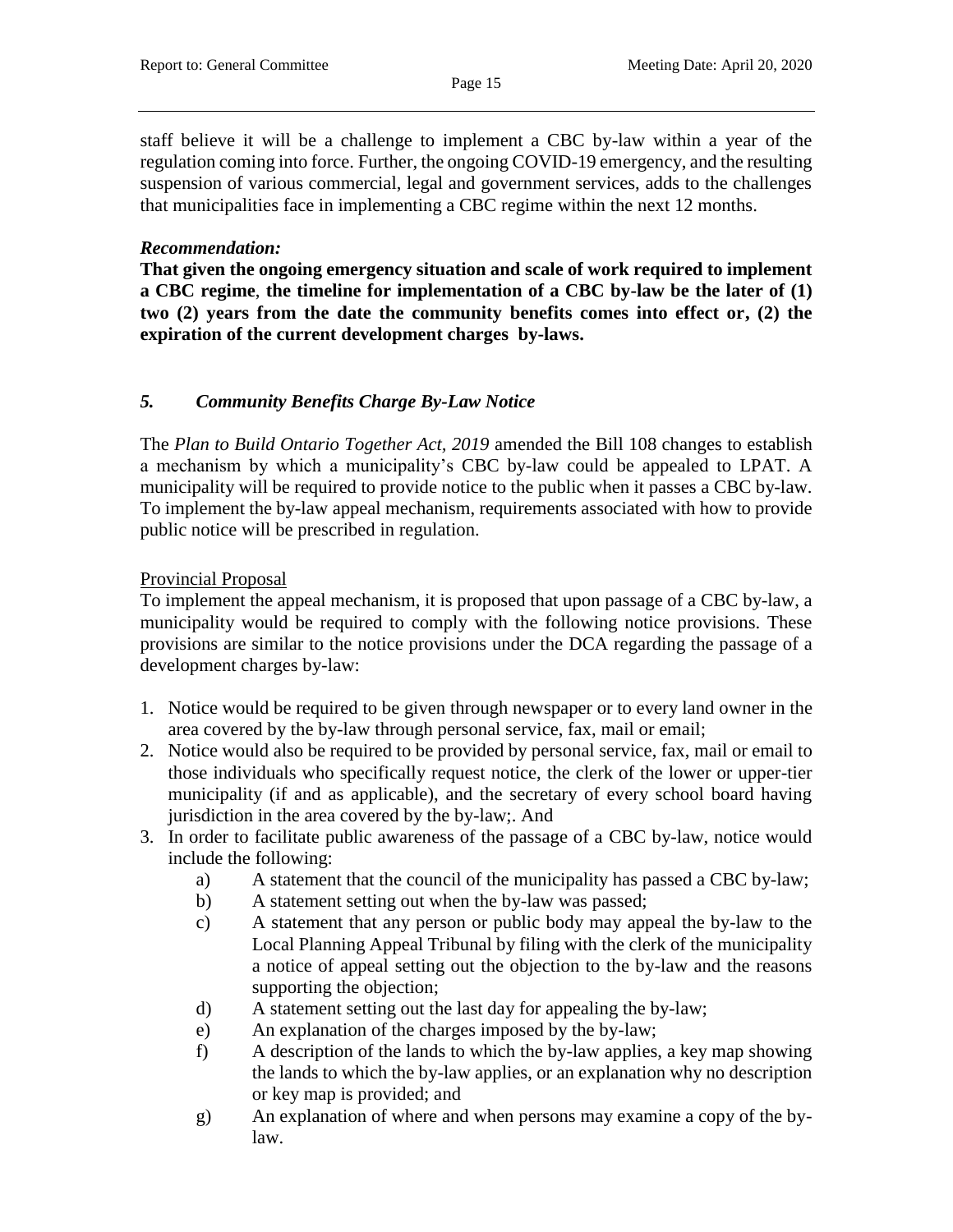- 4. The date on which notice would be deemed to have been given would be:
	- a) the newspaper publishing date if the notice is published by a newspaper
	- b) the date the fax is sent, if the notice is faxed
	- c) the date the email is sent, if the notice is emailed
	- d) the date the notice is mailed, if the notice is sent by mail

#### Comments

In the comments forwarded to the Province in May 2019, the City requested that an appeal mechanism be introduced for the determination of a CBC by-law. The notice provisions align with the City's comments, and are supportable.

The City consults with the development industry during the preparation of Development Charges Background Studies where discussions include policies, capital costs and project timing. The consultation group is also advised of the timing of when a by-law is proposed to be enacted. With the benefit of this type of consultative practice, which will likely be followed for a CBC by-law, the proposal for a public notice to be done before the City enacts a CBC by-law is acceptable.

## *Recommendation:*

**That the proposal for a public notice to be provided prior to the enactment of a community benefits by-law be supported.**

# *6. Minimum Interest Rate for CBC Refunds Where a By-Law Has Been Successfully Appealed*

The mechanism to appeal a CBC by-law includes a requirement for municipalities to provide full or partial refunds in the event of a successful appeal. The interest rate paid on amounts refunded must not be less than the prescribed minimum interest rate.

## Provincial Proposal

It is proposed that the minimum interest rate a municipality would be required to pay on amounts refunded after successful appeals would be the Bank of Canada rate on the date the by-law comes into force. Alternatively, if the municipality's by-law so provides, the minimum interest rate would be the Bank of Canada rate updated on the first business day of every January, April, July and October.

This proposal aligns with the prescribed minimum interest rate for refunds of development charges after successful appeals under the DCA.

## **Comments**

The City is currently required to pay interest on refunds in the event of a successful appeal to a development charge by-law. The proposal for refunds on successful appeals to a CBC by-law to attract the Bank of Canada rate, as well as the methodology on the timing of the interest calculation, is currently utilized for development charges and is therefore supported by the City.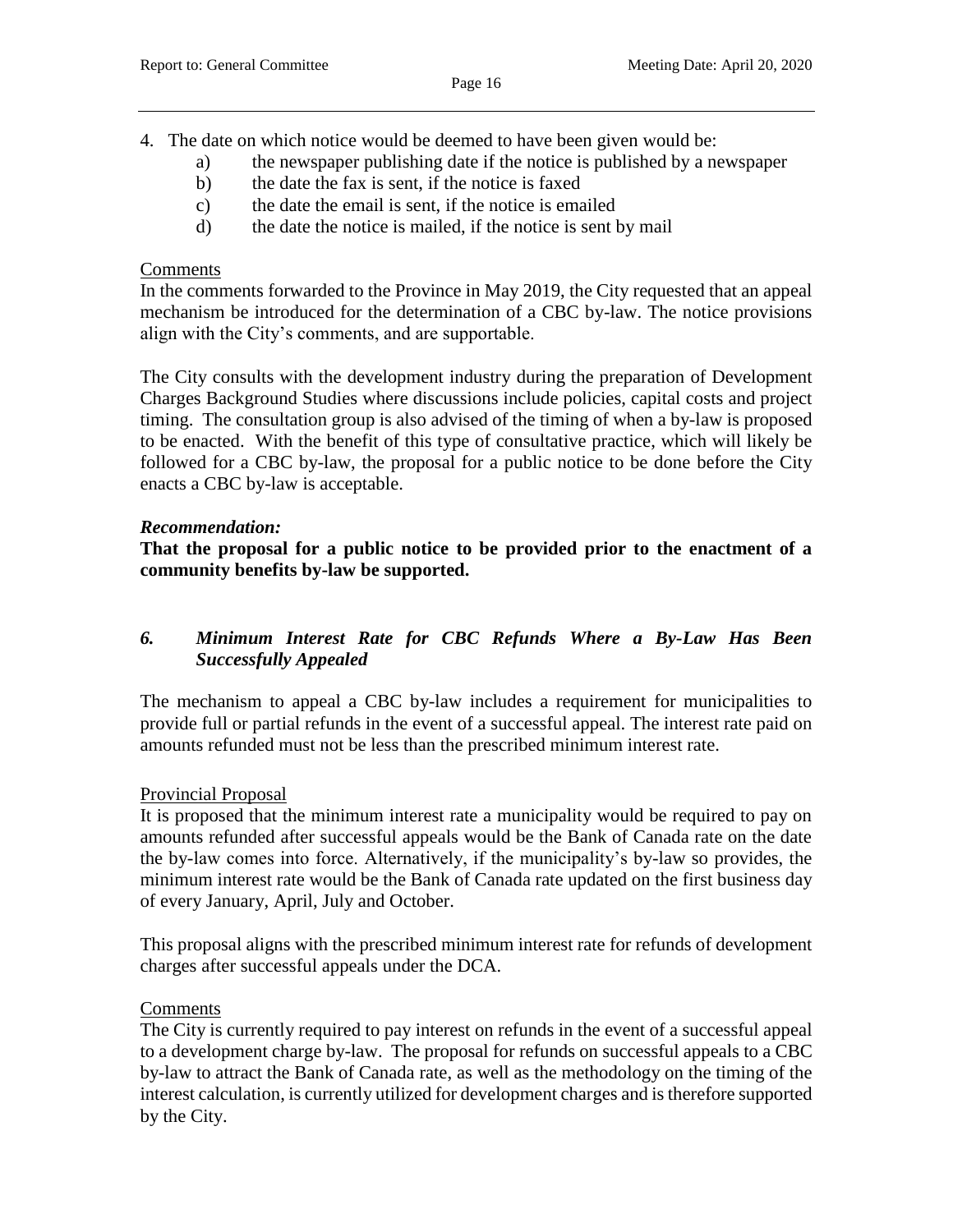#### Page 17

#### *Recommendation:*

**That the City supports the application of interest on refunds in the event of a successful appeal to a community benefits by-law.**

## *7. Building Code Applicable Law*

The Building Code is a regulation under the *Building Code Act, 1992*. The Building Code sets out minimum administrative and technical requirements for the construction, renovation, demolition and change of use of buildings. It also establishes a list of applicable law that must be satisfied in order to receive a building permit. Municipalities enforce the Building Code and, through Chief Building Official, are responsible for issuing building permits for the construction, renovation, demolition or change of use of buildings.

#### Provincial Proposal

It is proposed that the Building Code be amended to add the CBC authority to the list of items under Division A - Article 1.4.1.3 Definition of Applicable Law. This amendment would establish a mechanism for ensuring the payment of CBCs prior to the issuance of a building permit.

#### Comments

Inclusion of the CBC as an applicable law under the Building Code would be consistent with the inclusion of the conveyance of parkland and development charges as applicable law. The proposal for CBCs to be collected in a similar manner will provide a defined timeline for collection and allow for the new regime to be integrated into the current development charge administration process. This ensures that construction cannot proceed until the CBC payment is made, and that the funds may be utilized as the need for those community services arises.

Under the DCA, a municipality has the authority to defer payment of development charges however, there does not appear to be a mechanism to defer a CBC, so those fees would need to be paid in full prior to the issuance of a building permit.

#### *Recommendation:*

**That the City supports the proposal to add the CBC authority to the applicable law list under the Building Code.** 

## **NEXT STEPS:**

It is recommended that this report be forwarded to the Ministry of Municipal Affairs and Housing as the City of Markham's comments on Bill 108, prior to the April 20, 2020 commenting deadline.

The Province is expected to review comments from municipalities and utilize them to inform the final version of the regulations.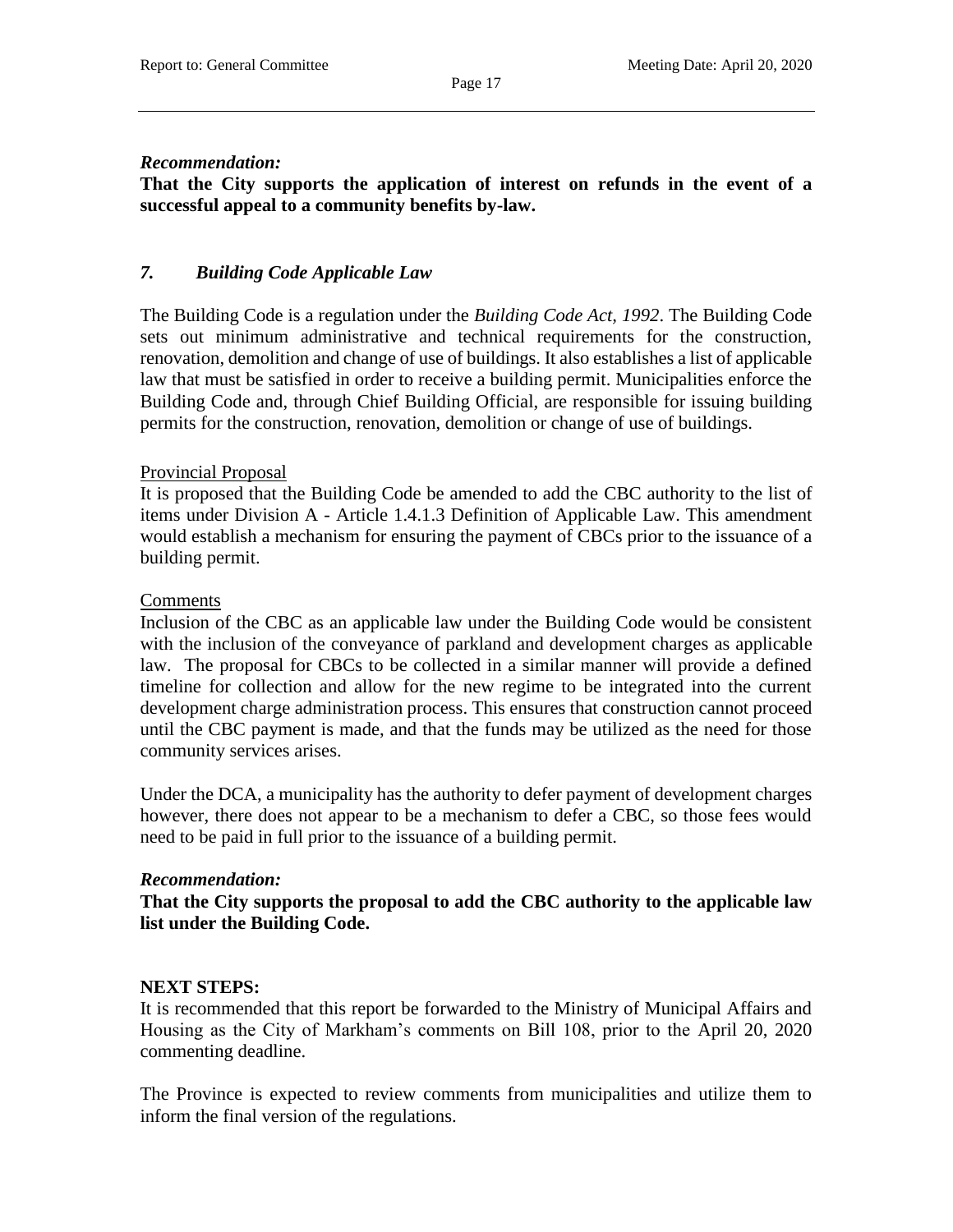# **FINANCIAL CONSIDERATIONS**

The proposed elimination of the 10% discount on soft services will enable the City to recover the full capital cost of services required as a result of growth. The amount that can be recovered by the City on the next Development Charge Background Study update is not known at this time however, the 10% discount on services from the 2017 study totaled \$30.5M.

The proposal to cap the CBC at 10% of developed land value will have a significant negative financial impact to Markham, and other municipalities that have high density residential development. While low density residential development is also impacted, the major impact to Markham is high density residential development which comprises approximately 41% of anticipated growth to 2031. The proposed 10% cap will have a negative annual financial impact of up to \$98M on the City, with high-rise residential development accounting for \$89M of this amount. One of the most significant negative impacts of this cap relates to the City's ability to fund and acquire parkland, which is a necessary component to achieving complete communities.

The City has proposed a cap of 50% of developed land value for high rise residential development which will reduce the annual financial impact by \$26M.

## **HUMAN RESOURCES CONSIDERATIONS**

Not applicable

## **ALIGNMENT WITH STRATEGIC PRIORITIES:**

The comments in this report support the City's efforts to enable a strong economy, manage growth, protect the natural environment, and ensure growth related services are fully funded, which are the key elements of the Engaged, Diverse and Thriving City; Safe and Sustainable Community; and Stewardship of Money and Resources strategic priorities.

## **BUSINESS UNITS CONSULTED AND AFFECTED:**

Comments from the Planning & Urban Design, Building, Finance, and Legal Departments are included in this report.